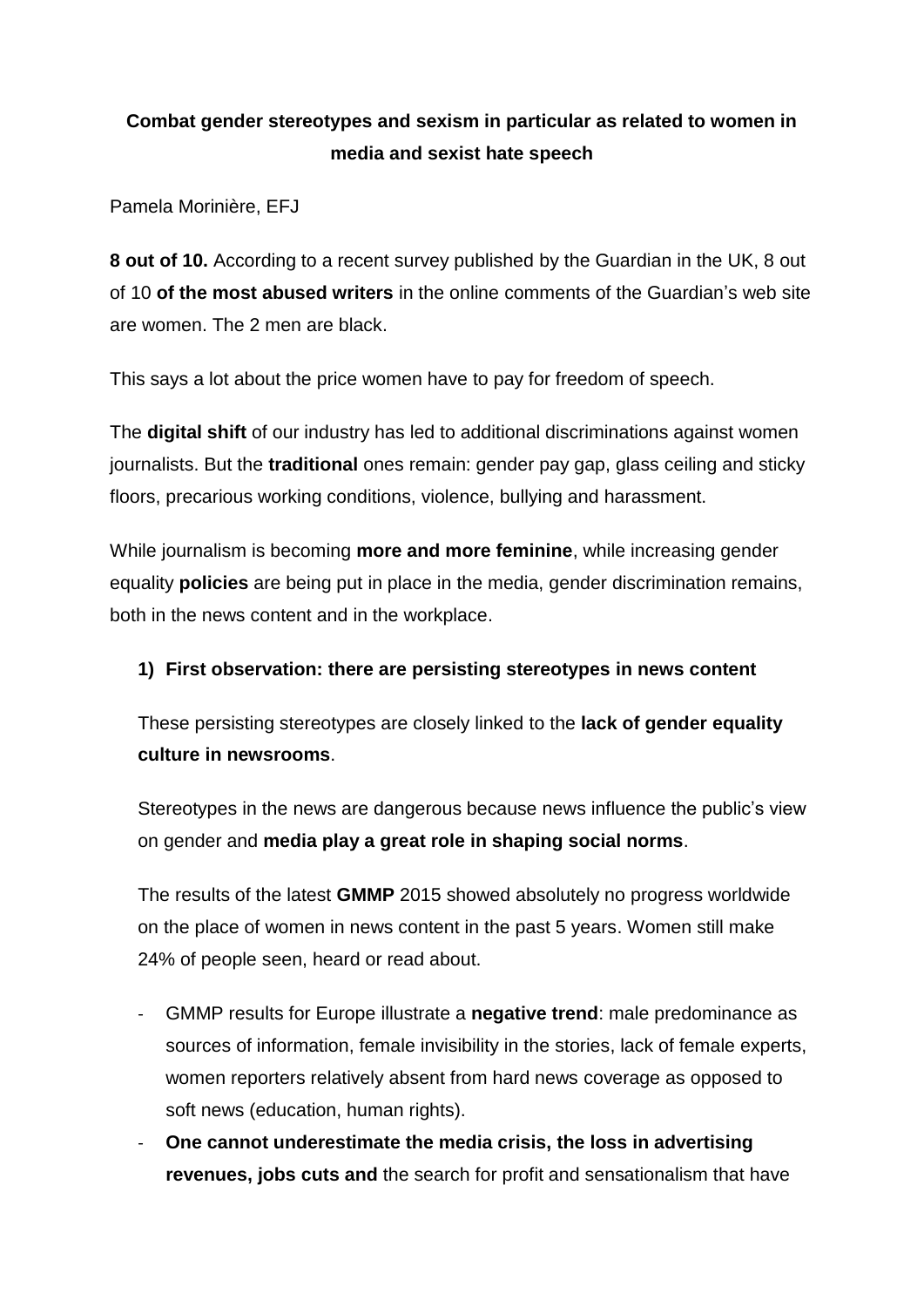greatly impacted on the way we make news, journalists' ethical values as well as the news agenda.

- However, **some recent initiatives** taken by some media groups give hope that there is a way out. Belgium: **"chercher la femme"** (RTBF) has increased women's presence in the news, the AJP is developing a women index (AJP) with a plan to encourage media to use it. In Russia and Germany: award for most sexist media message. All these initiatives contributed to **raising awareness** in the newsrooms as well as **media owners' responsibility** in supporting gender equality in news reporting.
- **2) 2 nd observation: Sexism hate speech and violence are rampant in the media, both offline and online**

-

- Women journalists are specifically targeted for **2 reasons:** because they are women, and because they are journalists. **Perpetrators** can be colleagues, bosses, anonymous on the web.
- The final result is that it sexism and violence create **fear, impact self-esteem** and undermines freedom of speech. And these acts are **barely punished**. One murder of media professional in 10 is investigated. You can well imagine the amount of impunity surrounding this type of violence.
	- a) **In the newsroom:** the **2014 IWFM/INSI** study showed that almost **half of the respondents** of their study on women journalists said they had suffered sexual harassment in different forms. About sexual harassment, the reports shows that the majority of the attacks were led by supervisors, colleagues.
- In the UK, a study conducted by the **National Union of Journalists** (NUJ) in 2014 in broadcasting news staff reveals the appalling treatment some women face in their work places: 43% reported sexist behaviours while 45% experienced sexist attitudes from their management.
	- b) A most recent phenomenon is **online sexism hate speech**, where women professionals are **3 times more likely** to receive offensive comments on social media than men.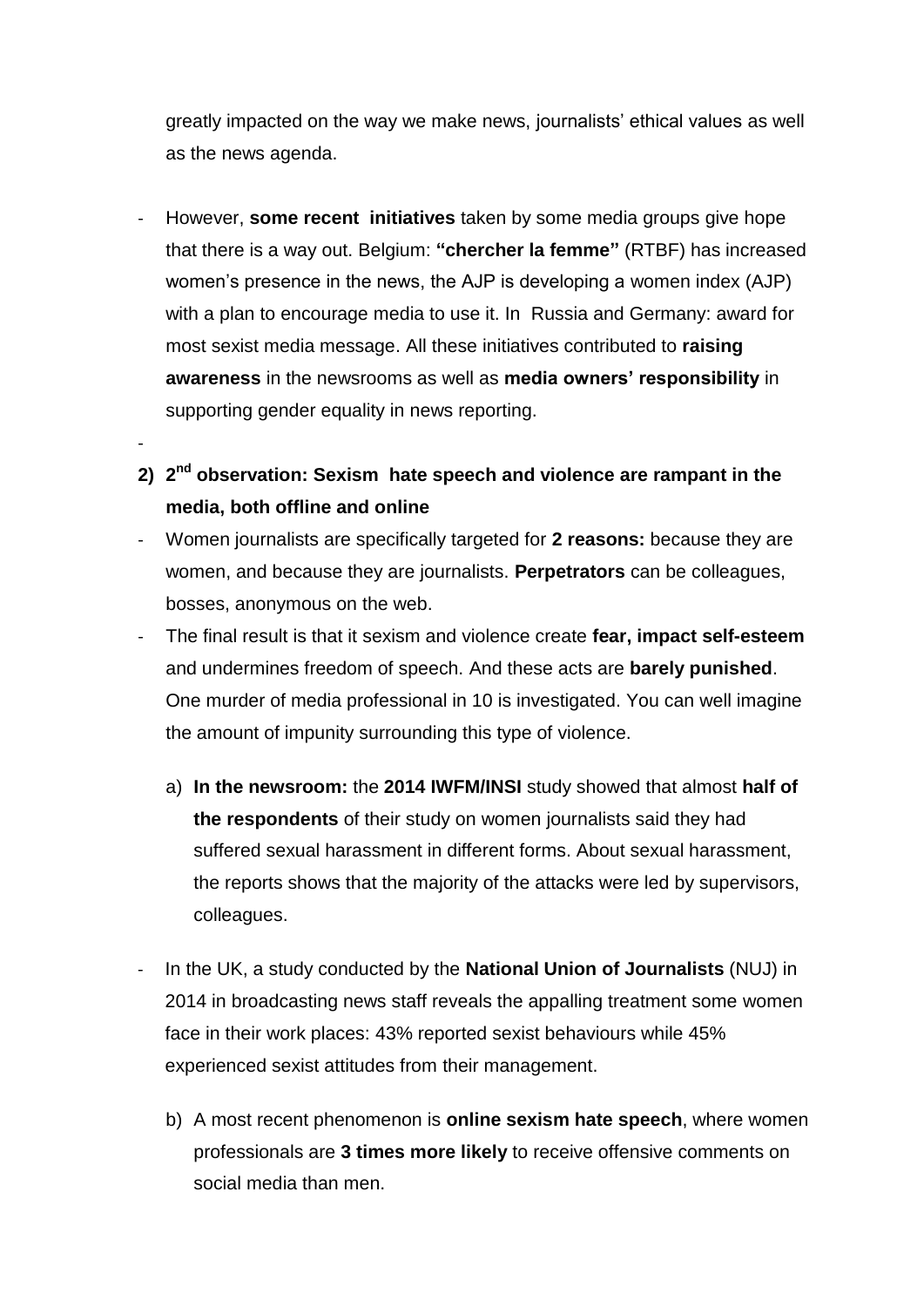- The online sexism hate speech **takes 2 forms**:
- **online impersonation**. Cyber abusers can produce fake tweets and facebook pages, purporting to be the journalist and send abusive remarks in the journalist's name
- **Insults, threats and harassment** through emails and social media.

Online abuse was rightly described by a Guardian writer, Jessica Valenti:

*"Imagine going to work everyday and walking through a gauntlet of 100 people saying "you're stupid" "you're terrible" "you suck" "I can't believe you get paid for this".*

- Those online abuses seriously **hamper freedom of speech**. And witnessing female journalists being abused also has a **chilling effect** on those that would otherwise contribute to the public debate.
- A **norvegian study published in 2014** shows for instance that online harassment has greatly increased and that 1 woman journalist in 5 feels gagged.
- Here again, **some best practices** have been developed to tackle sexism around the idea to speak up. French women journalists from **Prenons La Une** raised their voice against sexism from politicians in a Tribune published in one of the main national newspaper, **Belgian RTBF** takes special action for live reporting of female colleagues following event in cologne, the **European center for press and media freedom started a reporting point for female media workers** when subject of attacks and where they can report anonymously.
- **c) As a conclusion, I would like to make a couple of suggestions that the Council of Europe and its member states could take to tackle discrimination in the media**
- Include the media in the **scope of surveys** on sexism, gender equality, access to decision making and make the **results widely known**
- Support **projects**: that help media tackle sexism and help professional get trained on gender portrayal
- Support **trade unions'** work in promoting gender equality in the workplace